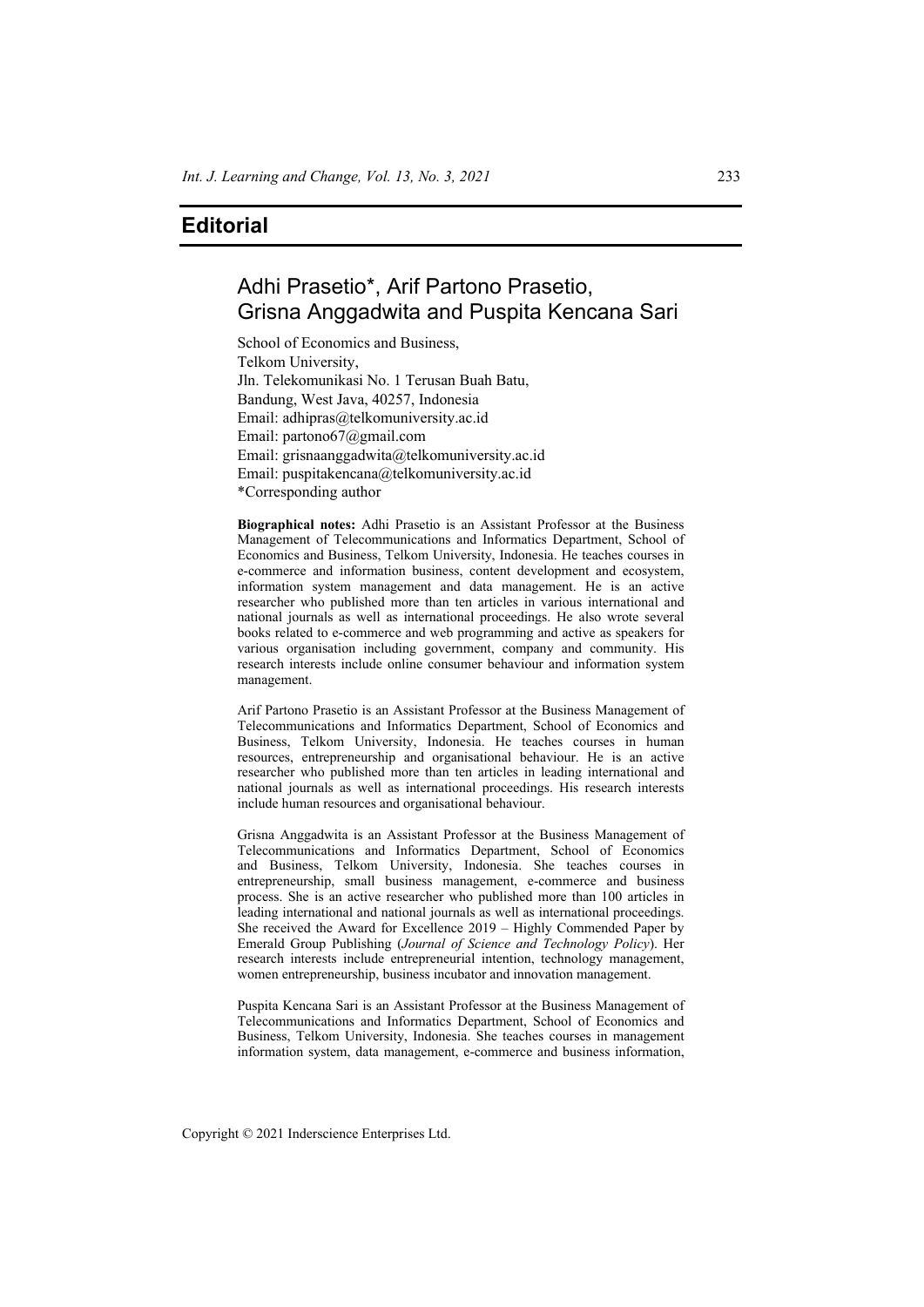## 234 *A. Prasetio et al.*

big data and data analytics, and system analysis and design. She is an active researcher who published more than 30 articles in international and national journals as well as international proceedings. Her research interests include IT governance, information security management, online customer behaviour and data analytics.

This special issue carries revised and substantially extended versions of selected papers presented at 6th International Seminar and Conference on Learning Organisation (ISCLO), organised by Telkom University, Bandung, Indonesia, in 4 July 2018.

The purpose of this special issue is to broaden discussion about managing knowledge and technology in learning organisations as organisations try to beat the competition, they need to develop competitive advantage. Two of key elements in developing competitive advantage are technology and human capital. Human capital in business organisations should help them to cope with continuous demand. Customers need new products or services and they want them immediately. Knowledge creation and innovation therefore needs to be built. In other words, organisations should develop their staff to encourage an embedded learning culture in their workplace. This special issue aims at enhancing understanding for academics and practitioners regarding this issue.

Globalisation has created new challenges for organisations in terms of staying focused. The recent development of knowledge importance has motivated businesses to move from other management practices to knowledge management (Cho and Korte, 2014; Tubigi and Alshawi, 2015). Knowledge management includes identifying, examining, planning and controlling required and accessible learning to extend knowledge assets in order to achieve organisation goals (Chawla and Joshi, 2010). Knowledge management procedures and frameworks ought to be designed to leverage the expertise of the workforce and should include an incentive for people to collaborate on new information, separate fundamental data and process it to suit the organisation's needs. Smart procedures and frameworks may help to identify upcoming trends, anticipate possible scenarios, reduce uncertainty, gain new skills and allies, and streamline everyday operations. Having in mind these potential benefits, organisations will try different things involving new ways to deal with knowledge management, such as design thinking (Nowacki and Bachnik, 2016). An organisation's innovative capacity is connected to the knowledge it possesses or acquires externally (Nowacki and Bachnik, 2016).

Small medium enterprises (SMEs) have been recognised as a sector for practicing the sustainable learning organisation model. Many SMEs are experiencing insecure situations in which they need to perform continuous learning for the development and sustainability of their business activities (Anggadwita and Dhewanto, 2016). According to Astuti et al. (2017), knowledge transfer is one of the weaknesses of SMEs' structural components. This means that the process of knowledge management in SMEs is still not going well. In particular, technological advances have been a critical factor in fostering any learning activity (Sianipar and Yudoko, 2014), by which those advances should be treated as the centre of systems and processes in any organisation (Bennett and O'Brien, 1994; Dahiyat, 2015; Dhewanto et al., 2014; Johnson, 2002; Sianipar and Yudoko, 2012). Additionally, innovation has long been identified as one of activities that may maintain the sustainable business growth of an organisation. Ramadani and Gerguri (2011) have stated that conducting organisational learning on innovation is an effective way for companies to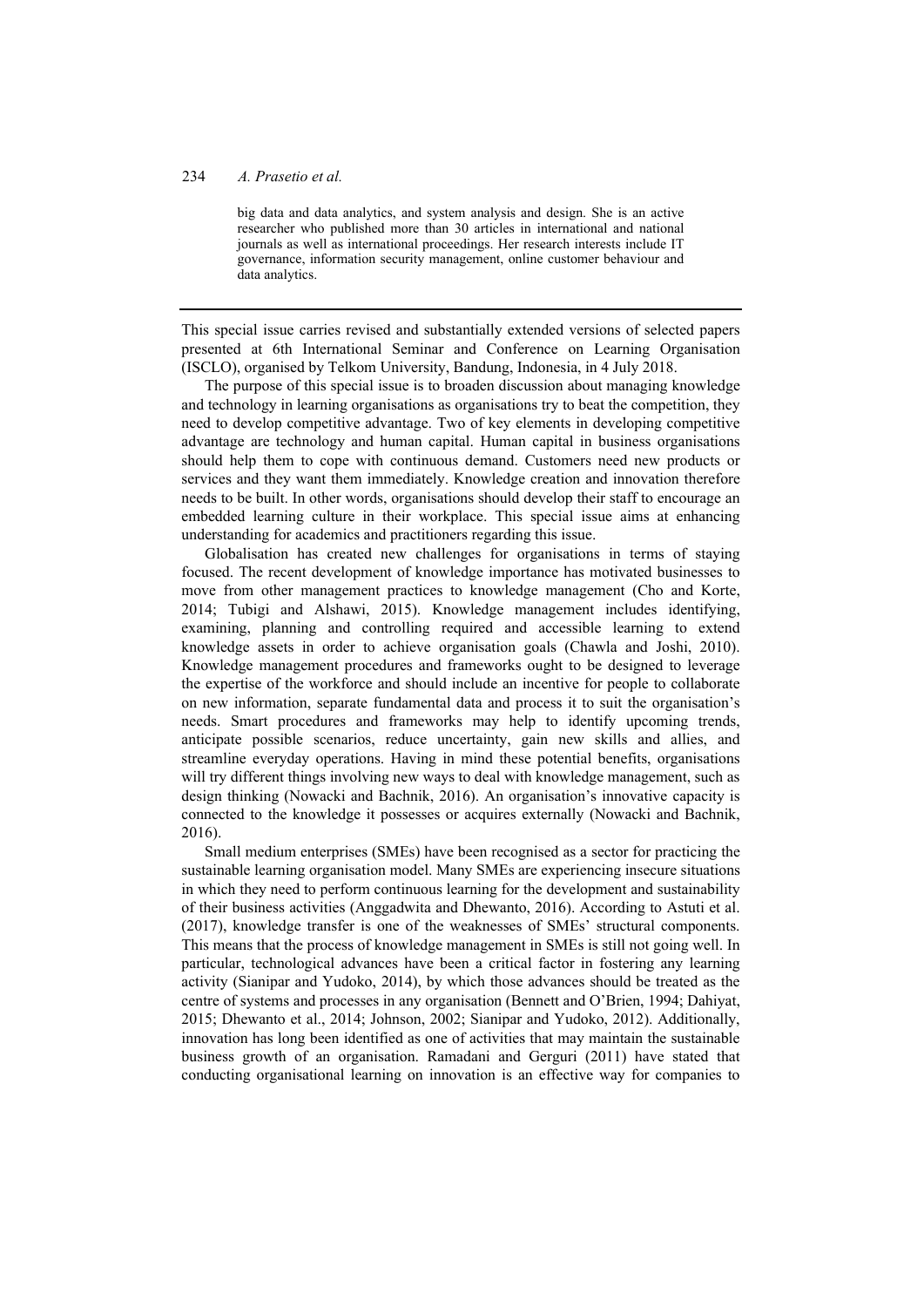achieve competitive advantage in the market. Alamanda et al. (2015) also explained how learning organisation is applied to develop a new value co-creation to help organisations innovate. Roughly speaking, the notion of a learning organisation arguably provides managers and others with a picture of how things may develop within an organisation. Thus, the connection may then support persistent collaboration, commitment, accessibility to knowledge and technology, and coherent organisational behaviour.

Learning organisation is the organisation in which you cannot learn because learning is so insinuated into the fabric of life (Senge, 1995). In other words, Senge (1995) described a learning organisation as a group of people who are continually enhancing their capacity to create what they want to create. According to Dalkir (2013), to develop good knowledge management strategy and implementation, organisations must first have a learning culture. In addition to the human aspect, technological advances also drive the speed of learning in organisations. In fact, many knowledge management implementations are made possible by this technology. The use of technology has had impact on all aspects of business. Many businesses collapse because they cannot cope with customers' demands, which could in fact be fulfilled through the use of technology. Business organisations should have competencies to maintain their human capital and technology. The right combination of both aspects can help them achieve their business goals more efficiently and effectively.

In this special issue were included six papers, as follow:

- 1 'Analysis of academic stakeholders' satisfaction on green campus implementation in Telkom University using importance performance analysis approach', by Cut Irna Setiawati and Agam Maulana
- 2 'Implementation of great leadership style to leverage employees' performance in PT Telkom Akses Indonesia', by Elnanda Ardiyant Saputra and Ratri Wahyuningtyas
- 3 'Paradoxes of customer satisfaction in telecommunication industry in Goa, India', by Diksha Naik Gaonkar, Subhash Kizhakanveatil Bhaskaran Pillai, Jick Castanha, Ling-Chen Chang and Ruey Feng Chen
- 4 'Analysis of personality model using the big five theory to enhance academic motivation of Garut University students', by Tinneke Hermina and Intan Tenisia Prawita Sari
- 5 'How might the socio-moral climate buffer the job insecurity stressor? A multilevel study in Spain and Austria', by Beatriz Sora, Thomas Höge, Amparo Caballer and Rubén Nieto
- 6 'The role of knowledge management practices on innovation performance in a public telecommunication company', by Bachruddin Saleh Luturlean, Arif Partono Prasetio, Romat Saragih, Dwima Nur Shabrina and M. Farryansyah Akbar.

We would like to gratefully thank the distinguished Dr. Shantha Liyanage, the Editor-in-Chief of this respectable journal, for his inspiration and endless support; the colleagues who helped us during the selection and evaluation process and all authors who contributed to this special issue.